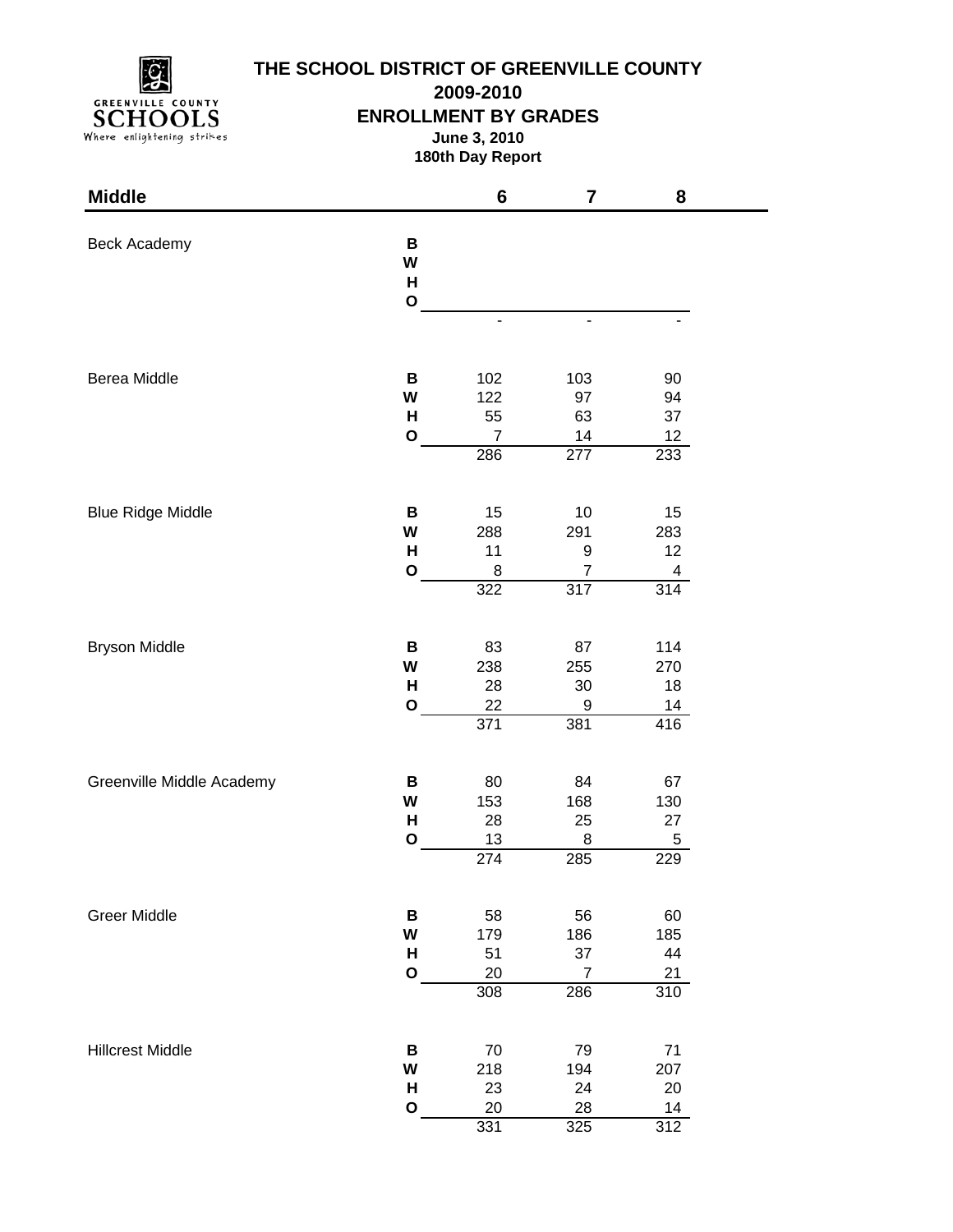

# **THE SCHOOL DISTRICT OF GREENVILLE COUNTY**

**2009-2010**

**ENROLLMENT BY GRADES**

**June 3, 2010 180th Day Report**

| <b>Middle</b>         |              | 6         | $\overline{\mathbf{7}}$ | 8              |  |
|-----------------------|--------------|-----------|-------------------------|----------------|--|
| Hughes Academy        | B            | 150       | 138                     | 141            |  |
|                       | W            | 134       | 93                      | 80             |  |
|                       | H            | 39        | 25                      | 23             |  |
|                       | $\mathbf O$  | 12        | 10                      | $\overline{7}$ |  |
|                       |              | 335       | 266                     | 251            |  |
| Lakeview Middle       |              |           |                         |                |  |
|                       | B<br>W       | 47<br>54  | 54<br>69                | 63             |  |
|                       | н            | 62        | 53                      | 63<br>46       |  |
|                       | $\mathbf{o}$ | 11        | 11                      | 8              |  |
|                       |              | 174       | 187                     | 180            |  |
|                       |              |           |                         |                |  |
| League Academy        | B            | 68        | 52                      | 50             |  |
|                       | W<br>н       | 166<br>27 | 153<br>21               | 154<br>13      |  |
|                       | $\mathbf{o}$ | 22        | 20                      | 13             |  |
|                       |              | 283       | 246                     | 230            |  |
|                       |              |           |                         |                |  |
| Mauldin Middle        | B            | 94        | 89                      | 77             |  |
|                       | W            | 242       | 238                     | 251            |  |
|                       | H            | 21        | 21                      | 32             |  |
|                       | $\mathbf{o}$ | $30\,$    | 26                      | 29             |  |
|                       |              | 387       | 374                     | 389            |  |
| Northwest Middle      | B            | 29        | 28                      | 46             |  |
|                       | W            | 242       | 243                     | 215            |  |
|                       | H            | 11        | 9                       | 11             |  |
|                       | $\mathbf{o}$ | 12        | 13                      | 4              |  |
|                       |              | 294       | 293                     | 276            |  |
| Northwood Middle      | B            | 63        | 42                      | 62             |  |
|                       | W            | 189       | 193                     | 158            |  |
|                       | Н            | 32        | 31                      | 26             |  |
|                       | $\mathbf{o}$ | 14        | 17                      | 23             |  |
|                       |              | 298       | 283                     | 269            |  |
| Ralph Chandler Middle | В            | 30        | 26                      | 21             |  |
|                       | W            | 194       | 167                     | 141            |  |
|                       | H            | 12        | 12                      | $\overline{7}$ |  |
|                       | $\mathbf{o}$ | 7         | 8                       | 6              |  |
|                       |              | 243       | 213                     | 175            |  |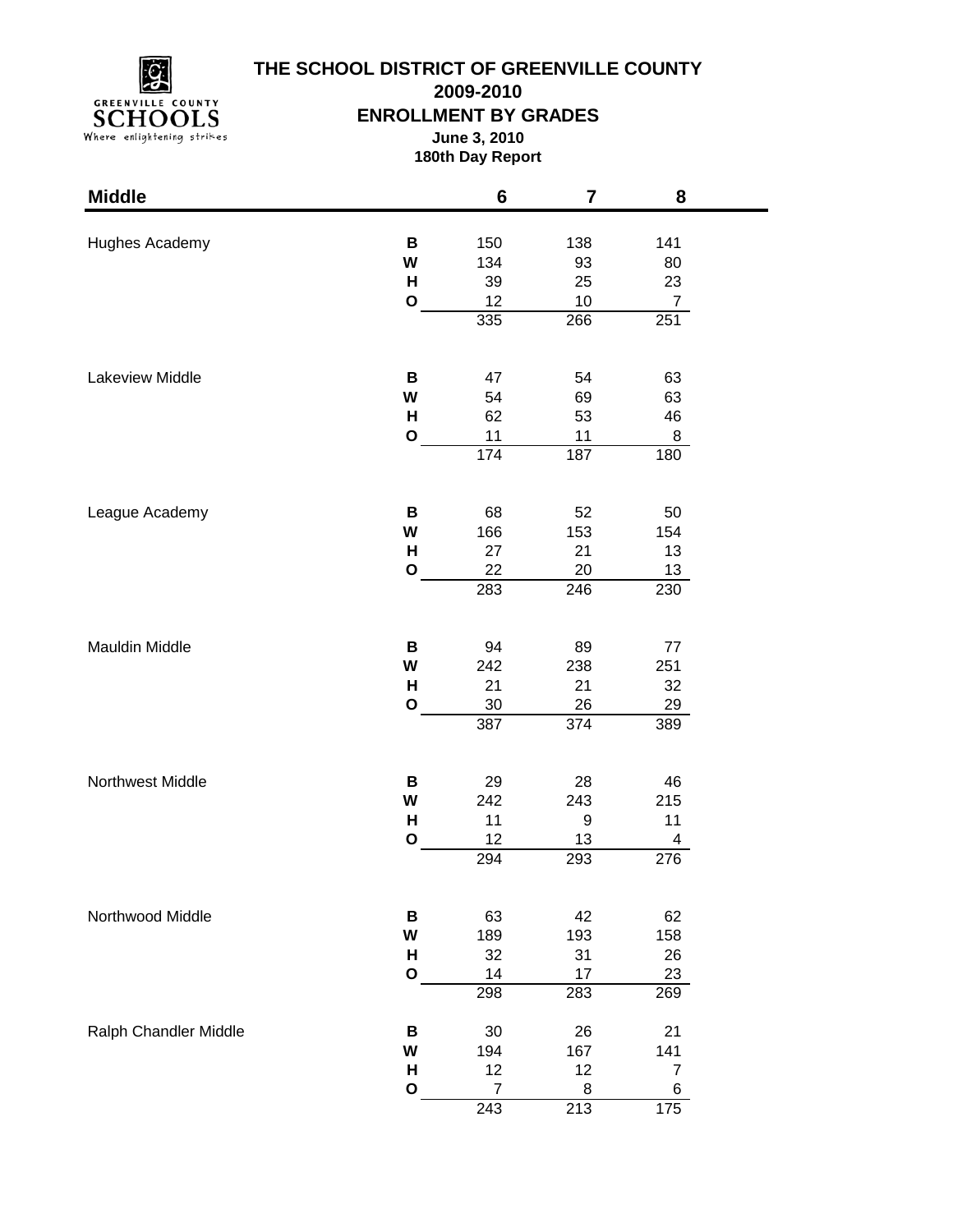**GREENVILLE COUNTY** SCHOOLS Where enlightening strikes

## **THE SCHOOL DISTRICT OF GREENVILLE COUNTY**

**2009-2010**

#### **ENROLLMENT BY GRADES**

**June 3, 2010 180th Day Report**

| <b>Middle</b>               |              | $\bf 6$         | 7                | 8                        |  |
|-----------------------------|--------------|-----------------|------------------|--------------------------|--|
|                             | B            | 40              | 44               | 29                       |  |
| Riverside Middle            | W            | 245             | 228              | 239                      |  |
|                             | H            | 31              | 29               | 36                       |  |
|                             | $\mathbf O$  | 26              | 31               | 25                       |  |
|                             |              | 342             | 332              | 329                      |  |
| Sevier Middle               | B            | 46              | 54               | 53                       |  |
|                             | W            | 112             | 108              | 127                      |  |
|                             | н            | 19              | 21               | 21                       |  |
|                             | $\mathbf 0$  | 9               | 10               | $\overline{7}$           |  |
|                             |              | 186             | 193              | 208                      |  |
| <b>Sterling School</b>      | B            |                 | $\mathbf 1$      | $\sqrt{2}$               |  |
|                             | W            | 67              | 69               | 57                       |  |
|                             | $\mathsf{H}$ |                 |                  | $\overline{\phantom{0}}$ |  |
|                             | $\mathbf 0$  | 4               | 5                | 3                        |  |
|                             |              | $\overline{71}$ | $\overline{75}$  | 62                       |  |
| Tanglewood Middle           | B            | 114             | 111              | 99                       |  |
|                             | W            | 31              | 48               | 42                       |  |
|                             | H            | 60              | 50               | 40                       |  |
|                             | $\mathbf{o}$ | 9               | 4                | $\overline{7}$           |  |
|                             |              | 214             | $\overline{213}$ | 188                      |  |
| <b>Washington Center</b>    | B            | 6               | $\overline{7}$   | $\overline{c}$           |  |
|                             | W            | 6               | 5                | 3                        |  |
|                             | H            |                 |                  |                          |  |
|                             | $\mathbf{o}$ |                 |                  |                          |  |
|                             |              | 12              | 12               | $\overline{5}$           |  |
| <b>Woodmont Middle</b>      | B            | 80              | 87               | 91                       |  |
|                             | W            | 131             | 110              | 123                      |  |
|                             | H            | 10              | 9                | 12                       |  |
|                             | C            | 1 <sub>0</sub>  | a                | 5                        |  |
|                             |              | 231             | $\overline{215}$ | 231                      |  |
|                             | B            | 1,175           | 1,152            | 1,153                    |  |
|                             | W            | 3,011           | 2,915            | 2,822                    |  |
|                             | Н            | 520             | 469              | 425                      |  |
|                             | $\mathbf{o}$ | 256             | 237              | 207                      |  |
| <b>Middle School Totals</b> |              | 4,962           | 4,773            | 4,607                    |  |
|                             |              |                 |                  |                          |  |

Legend: B=Black W=White H=Hispanic O=Other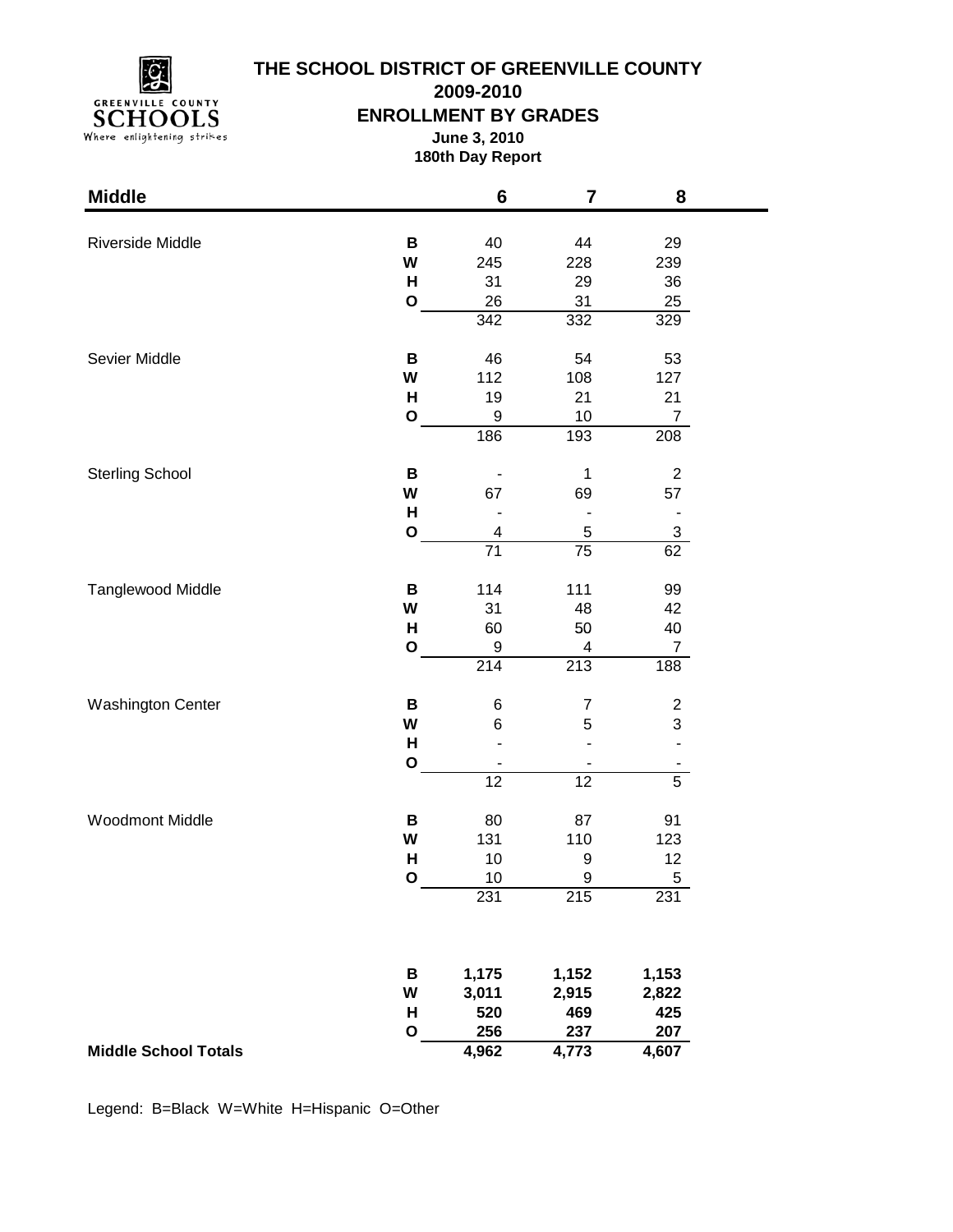| <b>TOTAL</b> |
|--------------|
|              |
|              |
|              |
|              |
|              |
|              |
| 295          |
| 313          |
| 155          |
| 33<br>796    |
|              |
|              |
| 40           |
| 862<br>32    |
| 19           |
| 953          |
|              |
| 284          |
| 763          |
| 76           |
| 45           |
| 1,168        |
|              |
| 231          |
| 451<br>80    |
| 26           |
| 788          |
|              |
| 174          |
| 550          |
| 132          |
| 48<br>904    |
|              |
|              |
| 220          |
| 619<br>67    |
| 62           |
| 968          |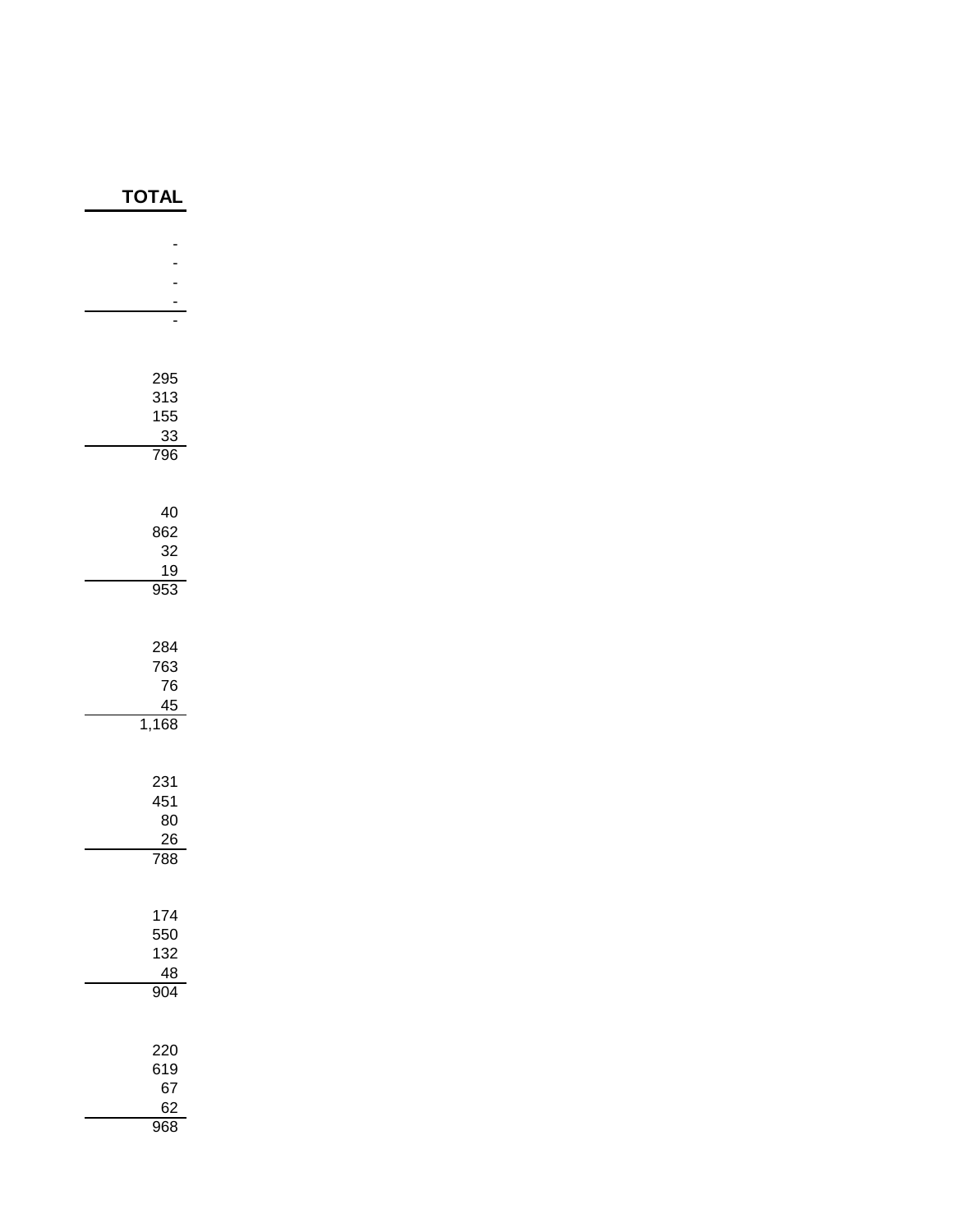| ΓΟΤΑΙ                                  |
|----------------------------------------|
| 429<br>307<br>87<br>29<br>852          |
| 164<br>186<br>161<br>30<br>541         |
| 170<br>473<br>61<br>$\frac{55}{759}$   |
| 260<br>731<br>74<br>$\frac{85}{1,150}$ |
| 103<br>700<br>31<br>29<br>863          |
| 167<br>540<br>89<br>54<br>850          |
| 77<br>502<br>31<br>21<br>631           |